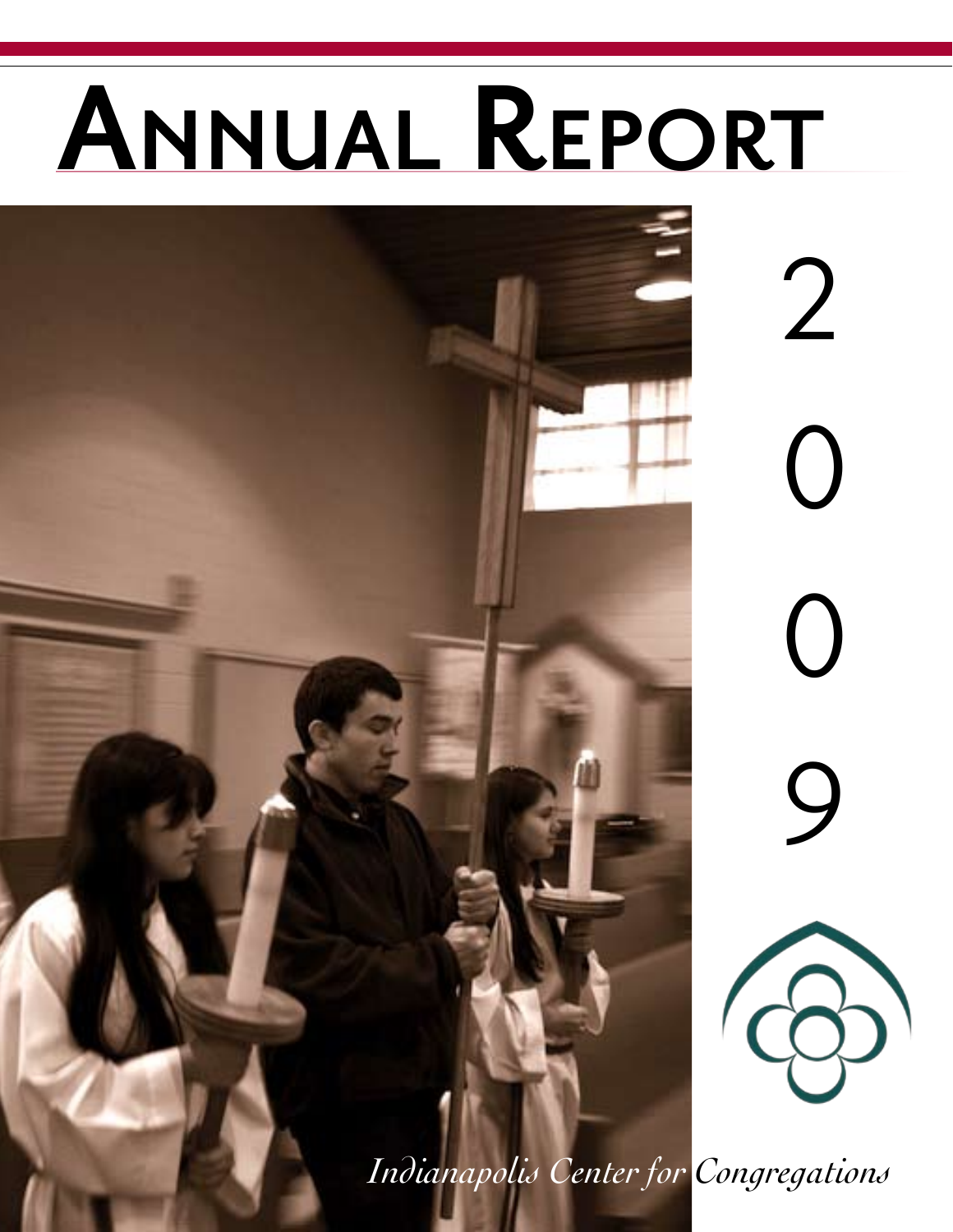Then people ask us to explain the work of the Center for Congregations, we sometimes use the analogy of a spark, a flame and a fire. The process unfolds this way: A congregation calls us with a request for assistance; we respond by recommending a range of resources that might include print publications, hands-on workshops, educational conferences and grant programs. Simple or complex, these resources have a common goal — to encourage a congregation to explore the possibilities and take the next step to solving a problem, meeting a challenge or maximizing an opportunity. Similar to a spark, the resources ignite a flame, the flame becomes a fire, and the fire takes hold and spreads when fueled by a congregation's energy.

In this year's annual report, we illustrate this process by featuring four very different but equally gifted congregations. The congregations, located throughout the state, were at key decision points in their ministries when they asked the Center to walk alongside them as they considered their options, chose their directions and embarked upon their journeys.

- Nativity Catholic Church in Evansville used a Flourishing Congregations grant to blend two cultural groups and empower them for service in the church, the community and beyond.
- Epworth United Methodist Church in Indianapolis used a resource grant to methodically plan long-delayed improvements to the 50-year-old facility.
- The Bridge Community Church in Decatur received Center funds to create high-tech tools to reach out to young families who are searching for a different kind of worship experience.
- St. Christopher's Episcopal Church in Carmel sent a staff member to a Center workshop on youth ministry and then applied for a grant to help design a teen program that will implement many of the workshop's strategies.

Our ability to serve Indiana congregations was greatly enhanced this year with the opening of our third satellite office, this one in Seymour. Doug Hanner joined us as director of the southeast facility and already has hosted a *Flourishing Congregations* event that attracted 150 participants. With offices strategically located in Indianapolis, Fort Wayne, Evansville and Seymour, we now have the capacity to respond to any Hoosier congregation that requests our services. Statistics for 2009 indicate congregations are making use of our statewide coverage, with more than 350 congregations calling us for the first time. Interest in our work is growing beyond our borders. One of our projects for the new year is to collaborate with the Alban Institute in disseminating information about our methodology to organizations that have similar missions across the country.

Our vantage point is unique, and with that in mind let me close on a positive note. Media reports continue to portray American congregations in negative ways. We read that attendance is declining at worship services, membership is shrinking, and the church no longer occupies a leadership role in our society. I do not agree. As one who interacts daily with congregations, I offer a very different assessment. In Indiana, congregational life not only is strong and vibrant, but it's growing stronger and more vibrant every day.

Din Shapiro

*Center President*











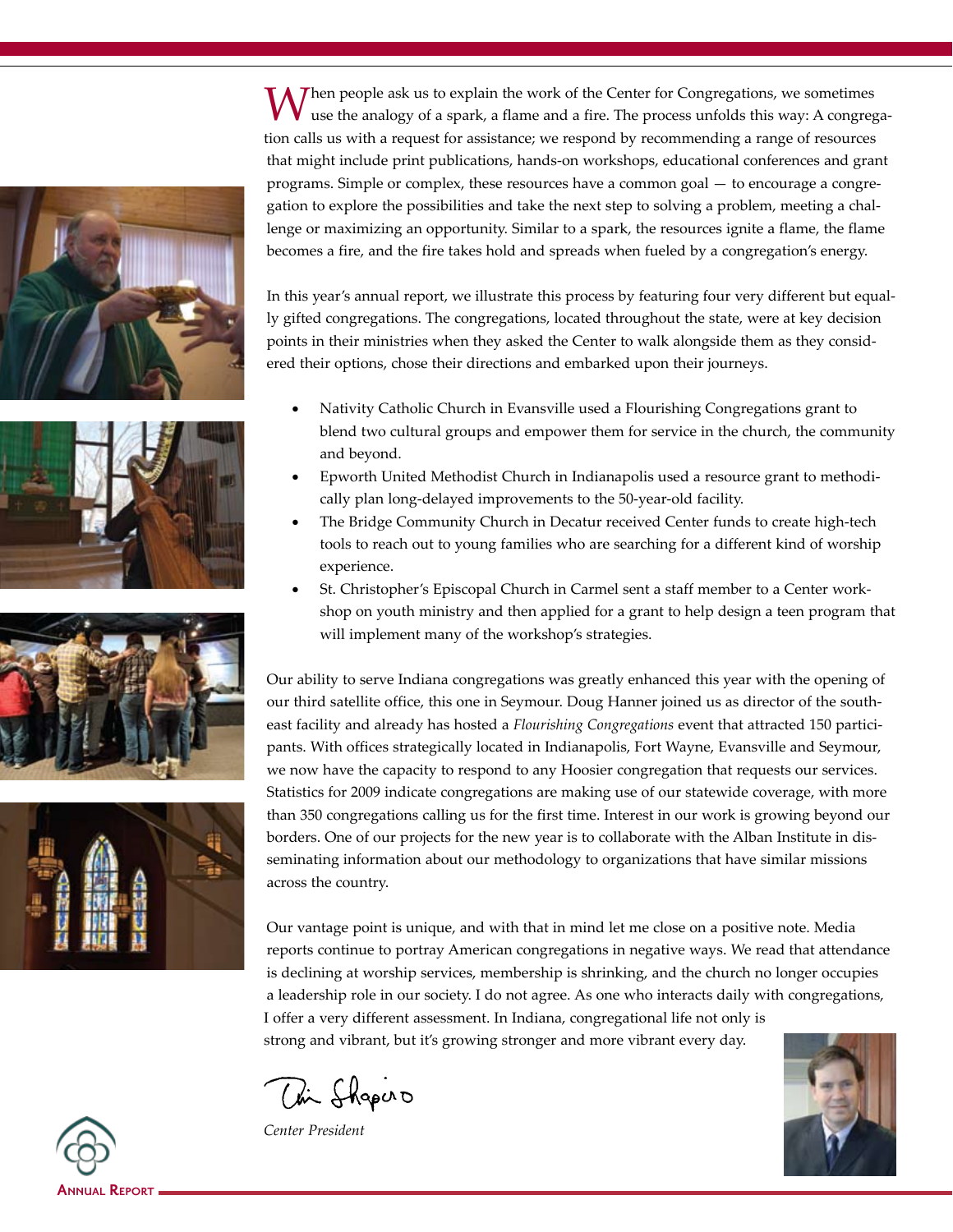## **Transforming Ideas into Action**

Father Henry Kuykendall, priest at Nativity Catholic Church in Evansville, will never forget November 4<sup>th</sup> and the party that marked his  $70<sup>th</sup>$  birthday. The celebration was "awesome"  $$ his word—and not just because of the scores of well-wishers, the hog roast, the mariachi band, and the lively dancing. What made it special was that the two ethnic groups that comprise Nativity's congregation mingled comfortably for the first time since Kuykendall invited area Latinos to make the small Anglo church their parish home seven years ago.

"They sat together, greeted each other's families, and even table-hopped," says Kuykendall. "Up until this year, we would have parties and the Spanish would sit on one side of the room and the Anglos would sit on the other side. This time I saw a real change in the dynamic."

The shift was a tangible sign that Nativity is making progress toward its vision "to create unity within our diversity." Kuykendall and his small but enthusiastic staff sparked the idea; a Flourishing Congregations grant from the Center for Congregations–Southwest helped them transform it into action. Nativity is implementing a multi-faceted program aimed at eliminating cultural barriers and training lay leaders to assume pastoral duties previously performed by the parish priest. At the core of the program are four retreats conducted on the campus of Saint Meinrad Monastery, a 60-mile bus ride from Evansville. Volunteers from Nativity's Latino and Anglo communities attend the weekend workshops structured to help each group appreciate the other's traditions.

"In the past, the Anglos didn't understand why Latinos celebrate with festive music and incorporate different liturgies," explains Abraham Brown, the bilingual pastoral associate who joined Nativity's staff a year ago. Separated by age and heritage, the young Latino families and the older Anglo members often felt they had little in common. Mass on Sunday at 9 a.m. accommodated the language and worship preferences of the Anglos; an all-Spanish version followed at noon. Not until the retreats did personal relationships start to form and a sense of community begin to build. Although both groups still prefer to celebrate Mass in their own language, they come together for special events—such as birthday parties—and "they call each other by name," says Brown. "It's been a big change."

Encouraging as the change is, Kuykendall insists it's a small part of the effort to fully integrate Latinos into the parish. He estimates that the Catholic Church in Latin America is 50 years behind its American counterpart in the way it views the priesthood. In Mexico, all parish work is done by the priest or, in his absence, by the nuns. Parish members have little responsibility for supporting the church financially or through voluntarism. Kuykendall's age and the diminishing number of available



priests underscore the need for a more team-like approach to ministry. "I may be the last full-time priest at Nativity," he says. "We must develop lay leaders who understand the way a parish works and have the skills to do pastoral work."

He envisions a time when he can perform the sacramental rites and entrust members to conduct business meetings, maintain the facility, oversee the budget and plan fundraising events. To achieve this vision, the staff talks in terms of steps on a ladder, according to Wendy McCormick, director of the Center for Congregations–Southwest. "They know they can't take members who have no concept of church involvement and immediately assign them to the parish council. Instead, they hope to begin a process that gradually moves people up, one level at a time, from their current commitment."

The workshops are helping, as is the formation of several lay leadership teams. Communication is less of a barrier as Latino members become more fluent in English. Kuykendall measures their language progress by the frequency of their laughter. When he delivers his sermons at the Latino Mass he speaks in English and then waits for Abraham Brown to translate his words into Spanish.

"I like to tell jokes," says Kuykendall. "Lately I've noticed that 40 to 50 percent of the congregation is laughing twice. They hear me first in English and they laugh; then they hear the translation in Spanish and they laugh again."

#### **Building for the Future**

Like Nativity Catholic Church in Evansville, Epworth United Methodist Church in Indianapolis is using a Center for Congregations grant to generate and manage major change. Located on the northeast side, Epworth resembles the suburban neighborhood it serves.

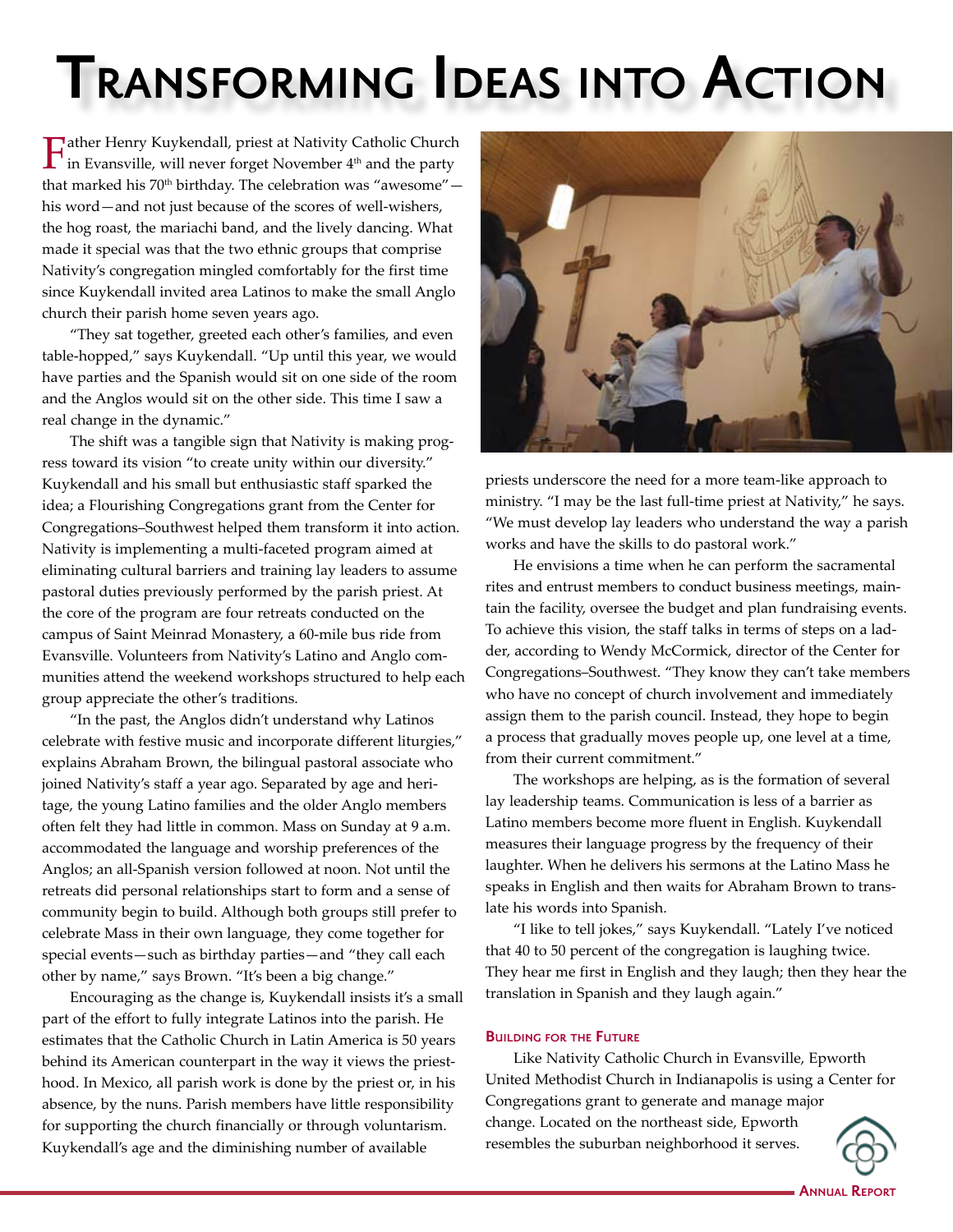The sturdy limestone facility dates back to 1961 and reflects the unpretentious style of that era. "It looks a lot like the houses that surround it," says Randy Siebert, chairman of the congregation's Building for the Future Task Force. "It's on a single floor and doesn't have a steeple. Some people drive by every day and don't even know we're here."

A dip in membership, an approaching  $50<sup>th</sup>$  anniversary, and the arrival of senior pastor Doug Walker prompted members to schedule a retreat to discuss the church's future. Where did they see Epworth going? What might the church look like in 10 or 15 years? "It was a brain-storming session where all attendees could dream as big as they wanted without considering costs," recalls Walker, whose personal assessment was that the congregation was in fine shape but the physical structure needed to be updated to attract a younger population.

A long-range planning committee formed and eventually evolved into the Building for the Future Task Force. Members solicited input from the congregation. A resource grant from



the Indianapolis Center helped support a facilities assessment that confirmed Walker's initial evaluation. Maintenance projects had been put on hold for too long. Big-ticket needs included energyefficient windows and upgrades to the heating, cooling, plumbing and electrical systems. Then there were aesthetics to consider.

"The sanctuary is virtually the way it was when it was built 50 years ago," says Bob Andrews, chair of the

board of trustees. Known for its excellent music program, the church lacks space in the chancel area for its choirs, instrumentalists and praise band. Other projects that emerged as priorities were the entrance and foyer that members described as "unwelcoming" and the basement fellowship hall that has a low ceiling and view-obstructing posts. "We realized that we couldn't wait any longer to make improvements," says Andrews.

To help determine priorities and time line, the same company that conducted the site assessment now will create a master plan. An architect will meet with focus groups. A capital campaign will follow only if the congregation expresses its willing-



ness to step up its giving to underwrite the renovation costs. Satisfaction with the status quo has diminished, and a readiness for change is growing even among church elders who have attended Epworth since the doors opened 50 years ago.

"Some of our oldest members are among the most enthusiastic supporters," says Andrews. "They understand that the work needs to be done and they're glad that somebody has finally grabbed hold and said, 'Okay, here we go.'"

#### **A Decade of Growth**

The same energy for change that Epworth is experiencing sparked the launch of a new congregation 10 years ago in a part of Indiana already known for its number and variety of churches. The Bridge Community Church, founded by four couples, now attracts more than 900 weekly worshippers to its big box facility—originally a Kmart—on the northern edge of Decatur. A clue to its continued success is in its motto: "The Bridge exists to help people find their way back to God."

The assumption is that most people have had some kind of church experience in their lifetime. For those who choose no longer to attend, the experience was likely negative. The Bridge offers a clean-slate approach without traditional trappings to remind worshippers of their previous brush with religion. The sanctuary, called the auditorium, has no organ, stained-glass windows or hymnals. Dress is casual, music is contemporary, and sermons—call them messages—are packed with applications to daily life.

"Most people love God but for one reason or another don't consider church worth their time," explains Mo Hodge, lead teacher and founding pastor. "Many have been hurt by the church, or they've had high expectations that weren't met. They left on bad terms, and so we want to win them back. Our main goal is to make God famous. The old way of saying that is to 'give glory to God,' but that sometimes loses its meaning because it's used so much."

Sophisticated technology attracts families to The Bridge and nudges them to return each week. Classrooms are equipped with lights, cameras, screens and sound systems. The congregation's websites, updated through a grant from the Center for Congregations–Northeast, include audio and video from recent services. A new DVD, the production of which was supported by Center funds, gives viewers a sampling of what they'll encounter when they visit The Bridge. Hodge and his staff were so pleased with the quality of the DVD that they made more than a thousand copies and looked for ways to distribute them to persons who might like a nontraditional type of worship.

"We decided to deliver full Thanksgiving meals to lowincome neighborhoods," he says. "We packed 334 boxes with turkeys, potatoes, vegetables and frozen pumpkin pies" … plus copies of the DVD. "The Sunday before Thanksgiving we drove all over the county knocking on doors and giving out boxes. People were dumbfounded. They sent thank-you cards, called us on the phone, and a couple of families came to church the next Sunday."

**ANNUAL REPORT**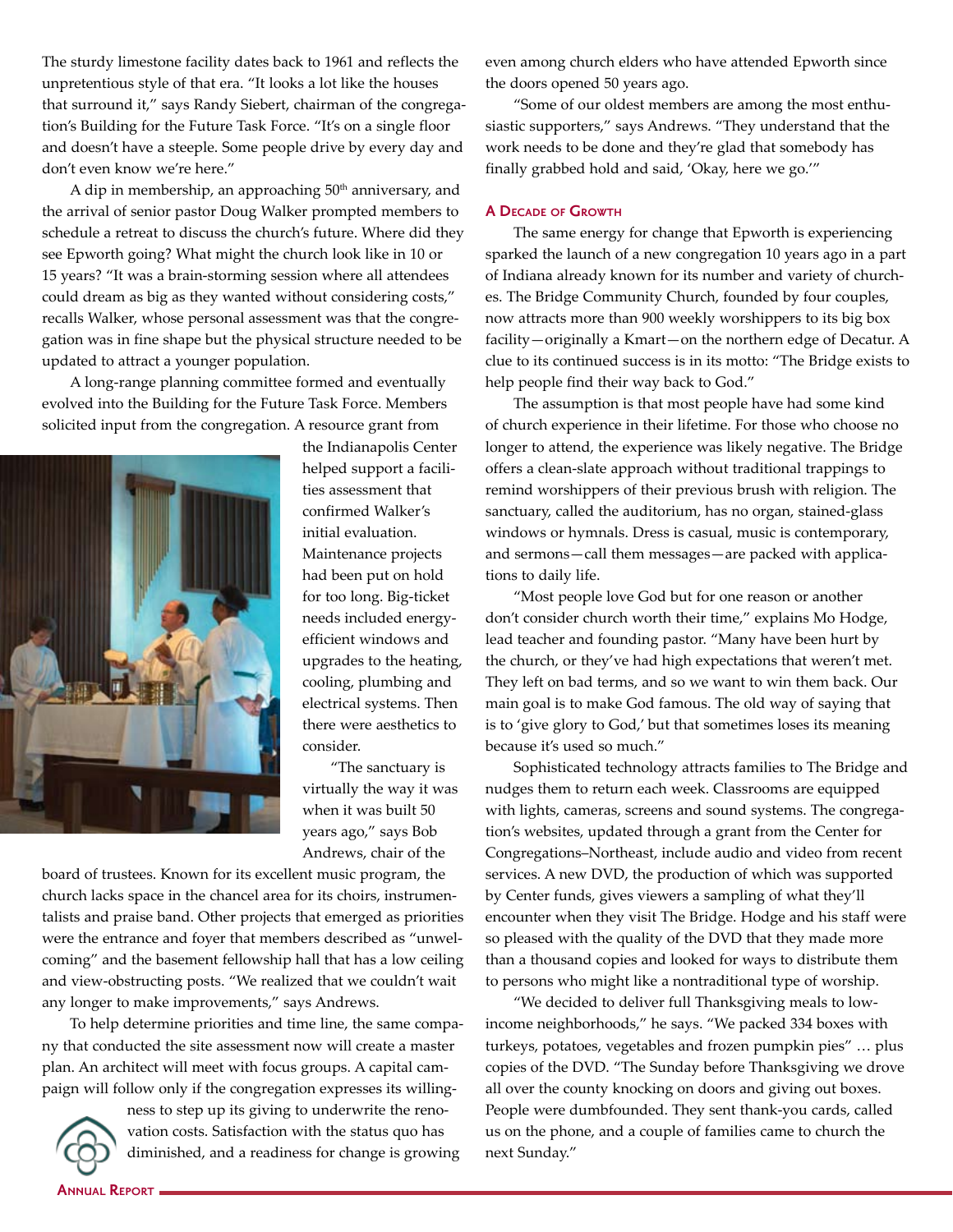

Using technology as a tool, The Bridge has built a reputation for having one of the strongest youth ministries in the area. Full-time staff serves specific age groups from toddlers through high school, and a family worship hour unfolds with all the pizzazz of a live Disney show. "This focus on children is among the three most important things to work on" for a new church trying to establish its niche in a landscape dotted with steeples and spires, says Brian Witwer, director of the Center for Congregations — Northeast. The other two essential elements are "strong worship experiences and outreach ministries. After that, everything else will follow."

#### **Substance & Sustainability**

Finding help in building a vibrant youth ministry was C. Davies Reed's goal when he enrolled in an all-day workshop sponsored by the Indianapolis Center for Congregations. Reed, 18 months into his position as associate rector at St. Christopher's Episcopal Church in Carmel, was aware of the three major challenges that he faced. A recent seminary graduate—the priesthood is his second career—he had little formal training in youth ministry; the youth program represented only one-third of his responsibilities at St. Christopher's; and the program that he inherited was in a slump.

"Most youth programs have a pattern of highs and lows, often based on the personality of the youth pastor," he says. "If you have someone with a great personality, he gets things going, but then he moves on. If no one is available to continue the momentum, the program can lose energy. The key is to create a program that has both substance and sustainability." At its strongest point, his church's youth program was supervised by a team of parents whose teens were part of the group. After the students graduated and the parents stepped aside, the quality suffered. "When I came, there really was very little in place for kids in grades six through 12," he says.

The workshop, called *Sustainable Youth Ministry* with Mark DeVries from Youth Ministry Architects, gave him a glimpse of a strong program's structure. "Did Youth Ministry Architects ever work with individual congregations?" he asked DeVries during a coffee break. "Did the Indianapolis Center ever make

grants to support a consultation?" he asked Center staff member Nancy Armstrong. The affirmative answers prompted Reed to apply for a grant, secure matching funds and schedule a team of consultants for a weekend of intense meetings, discussions, focus groups and interviews. The sessions culminated in a Sunday presentation to the entire congregation.

"We learned that we need to allocate more resources—more money and more people—if we want to grow our program," says Reed. "We have to change the way we're doing things, and we need to recruit a legion of volunteers." The response from the congregation was positive and resulted in parents coming forward with offers of help. "Some said, 'I want to be involved but I don't want to be frontline. I'll do backroom stuff,'" recalls Reed. "Well, there's plenty of that to do. For example: Food. You've got to feed kids. Last year, I tried to do it all by myself. I'd order the pizza, set up the room and then make sure the activities were ready."

 The consultants provided a timeline that included a to-do list of tasks, arranged by priority. For starters, the youth of the church identified adults they would like to have involved in planning the program. Those members have agreed to make up a team that will help design a sustainable ministry. Reed estimates it will take about 18 months to "get to where we really need to be, with all the pieces in place." He hopes the church eventually will hire a part-time person, possibly a seminarian, to have direct contact with the youth. That would leave Reed to tend to the administrative tasks that he enjoys and feels he does well. In the meantime, he will continue to oversee the youth program's busy spring calendar of events.

"Mark DeVries talks about the fact that you can't stop doing youth ministry to design youth ministry," says Reed. Just as the congrega-

tion erected its church in three construction phases, so does he plan to build the youth program in specific stages. He hopes the result will be a ministry that can sustain changes in personnel without losing its impetus. Success will



breed success, and he looks forward to the time when a groundswell of people will join him in the effort. "It will take a while for all of us to reorient our thinking, but we're going to do this as a community."

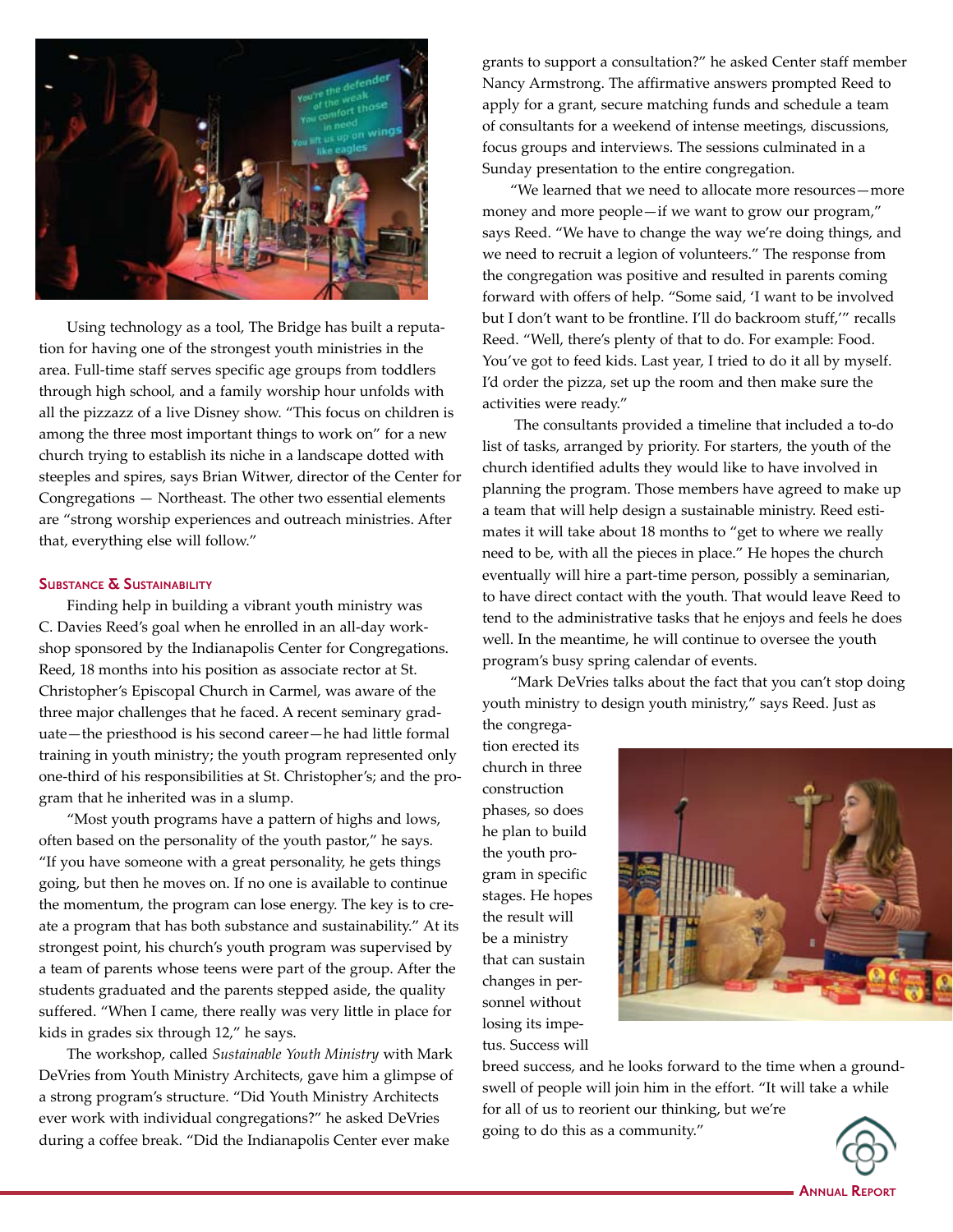### **Center Focus** Annual Report Statistics

| CENTRAL                                                                                                                                                                                                                                                                                                                                                                                                                                                                                                                                                                                                                                                                                                                                                                                                                          | <b>NORTHEAST</b>                                                                                                                                                                                                                                                                                                                                                                                                                                                                                                                                                                                                                                                                                                                                                                                   | <b>SOUTHWEST</b>                                                                                                                                                           | <b>SOUTHEAST</b>                                                                                                                                                                                                                                                                                                                                                                                                                                                                                                                                                                                                                                                                   |  |
|----------------------------------------------------------------------------------------------------------------------------------------------------------------------------------------------------------------------------------------------------------------------------------------------------------------------------------------------------------------------------------------------------------------------------------------------------------------------------------------------------------------------------------------------------------------------------------------------------------------------------------------------------------------------------------------------------------------------------------------------------------------------------------------------------------------------------------|----------------------------------------------------------------------------------------------------------------------------------------------------------------------------------------------------------------------------------------------------------------------------------------------------------------------------------------------------------------------------------------------------------------------------------------------------------------------------------------------------------------------------------------------------------------------------------------------------------------------------------------------------------------------------------------------------------------------------------------------------------------------------------------------------|----------------------------------------------------------------------------------------------------------------------------------------------------------------------------|------------------------------------------------------------------------------------------------------------------------------------------------------------------------------------------------------------------------------------------------------------------------------------------------------------------------------------------------------------------------------------------------------------------------------------------------------------------------------------------------------------------------------------------------------------------------------------------------------------------------------------------------------------------------------------|--|
| 3758 Conversations in<br>642 Cases of which<br>308 are New Cases with<br>494 People representing<br>308 Congregations<br>44% were clergy<br>56% were laity                                                                                                                                                                                                                                                                                                                                                                                                                                                                                                                                                                                                                                                                       | 1030 Conversations in<br>371 Cases of which<br>327 are New Cases with<br>269 People representing<br>$\bullet$<br>189 Congregations<br>$\bullet$<br>68% were clergy<br>$\bullet$<br>32% were laity<br>$\bullet$                                                                                                                                                                                                                                                                                                                                                                                                                                                                                                                                                                                     | • 1427 Conversations in<br>• 258 Cases of which<br>• 183 are New Cases with<br>• 192 People representing<br>• 120 Congregations<br>• 58% were clergy<br>• 42% were laity   | • 516 Conversations in<br>128 Cases of which<br>110 are New Cases with<br>83 People representing<br>66 Congregations<br>$\bullet$<br>66% were clergy<br>$\bullet$<br>34% were laity                                                                                                                                                                                                                                                                                                                                                                                                                                                                                                |  |
| <b>THE TOP ISSUES</b><br>Congregational Vitality<br>Information Technology<br>Organizational Learning<br>Congregational Finance<br>Building<br>Marketing<br>Strategic Planning                                                                                                                                                                                                                                                                                                                                                                                                                                                                                                                                                                                                                                                   | <b>THE TOP ISSUES</b><br>Appreciative Inquiry<br>Congregational Finance<br>Congregational Vitality<br>Building<br>Communications<br>Leadership<br>Sermons and Preaching                                                                                                                                                                                                                                                                                                                                                                                                                                                                                                                                                                                                                            | <b>THE TOP ISSUES</b><br><b>Information Technology</b><br>Congregational Finance<br>Communications<br>Building<br>Congregational Vitality<br>Leadership<br>Public Ministry | <b>THE TOP ISSUES</b><br>Congregational Vitality<br>Stewardship<br>Appreciative Inquiry<br>Congregational Finance<br>Faith and Money<br>Youth Ministry                                                                                                                                                                                                                                                                                                                                                                                                                                                                                                                             |  |
| 98 Educational Events and Meetings<br>Including 24 held in the Northeast area<br>17 in the Southwest<br>7 in the Southeast<br>$\bullet$<br>and 5 in the Northwest<br>$\bullet$<br>1711 People representing<br>685 Congregations from<br>86 Faith Groups or Denominations<br>Alban Institute Board of Directors Meeting<br>Aldersgate UMC Staff Meeting, Fort Wayne<br>Bachelor Creek Staff Conference, Fort Wayne<br>Better Preaching, Better Listening<br>Blogging Invitational, Evansville<br>Building Issues, Fort Wayne<br>Catholic Archdiocese of Indianapolis<br>Catholic Community Foundation<br>Christian-Jewish Dialog Luncheon<br>Church Choir Directors Luncheon<br>Clergy Roundtable Discussion, Jeffersonville<br>Columbus Clergy Gathering<br>Congregational Building Luncheon<br>Congregational Giving Table Talk | Crawfordsville Clergy Gathering<br>Creating Cultures of Generosity<br>Cultivating a Church with Vibrant Purpose<br>Developing Generosity, Evansville<br>Economic Challenges Advisory Committee<br>Effective Leadership for Building Programs<br>Electronic Media, Fort Wayne<br>Elkhart County Expansion Event<br>Energizing Your Sunday School Program<br>Faith and Fundraising<br>Faith Chapel UMC Planning Meeting<br>Finance Invitational, Evansville<br>Flourishing Congregations Southeast<br>Four Generations in Your Congregation<br>From Spark to Fire<br>Governance and Ministry<br><b>Green Stories</b><br><b>ICC Board Meeting</b><br>Indiana Economic Challenges Initiative<br>Internet Strategies for Your Congregation<br>Irvington United Methodist Church<br>Let's Talk Preaching | Crown Point Ministerial Assocation Luncheon                                                                                                                                | Life Together Gathering<br>Northeast Resources Luncheon<br>Northwest Invitational Meeting<br>Nurturing Faith & Family Life<br>Religious and Congregational Trends<br><b>Resource Grant Information Sessions</b><br>Samaritan Institute<br>Southwest Open House<br><b>SPE Catholic Conversations</b><br>St. Alban's Episcopal Church<br>Staying Connected in a Facebook World<br>Terre Haute Clergy Luncheon<br>The 1% Rule of Board Leadership, Evansville<br>The Essential Small Church<br>The Great Emergence, Fort Wayne<br>The Pastor as Minor Poet, Fort Wayne<br>The Soul of Your Congregation<br><b>UMC Female Clergy Meeting</b><br>Wabash Welcome Event<br>Web 2.0 Bistro |  |

- 67 Grants of which
- 10 were Southwest Flourishing Congregations Grants totaling \$56,375
- 14 were Life Together Initiative Grants totaling \$367,108
- 43 were Resource Grants totaling \$407,666

#### **Grant Recipients**

All Saints Episcopal Church BridgeWay Community Church Broadway Christian Church Broadway United Methodist Church Calvary Christian Church of Hartford City Inc. Central Christian Church (Disciples of Christ) Central United Methodist Church Christ Church, the Lutheran Church of Zionsville Church at the Crossing Congregation Beth-El Zedeck Emmanuel Lutheran Church Epworth United Methodist Church Faith Presbyterian Church First Assembly of God First Baptist Church of Indianapolis

First Presbyterian Church of Evansville Geist Christian Church Greenwood Christian Church Holy Cross Catholic Church Immanuel United Church of Christ Indianapolis Hebrew Congregation Kingsway Christian Church Life Church Meridian Woods Baptist Church Mount Pleasant Christian Church Mt. Auburn United Methodist Church Mt. Olive Lutheran Church Mt. Olive United Methodist Church Nativity Catholic Church New Light Christian Church Northminster Presbyterian Church Northside New Era Missionary Baptist Church Northwood Christian Church Park Chapel Christian Church Pilgrim Lutheran Church Plainfield United Methodist Church Poseyville Christian Church Purpose of Life Ministries Sacred Heart Catholic Church Santa Claus United Methodist Church

Servants of Christ Lutheran Church Southland Community Church Southminster Presbyterian Church Spencer First Church of the Nazarene St. Alban's Episcopal Church St. Andrew the Apostle Catholic Church St. Anthony Catholic Church St. Augustine's Episcopal Church St. Christopher Catholic Church St. Christopher's Episcopal Church St. John Evangelical Lutheran Church St. Louis de Montfort Catholic Church St. Luke's United Methodist Church St. Mary Catholic Church St. Matthew's Episcopal Church St. Michael Lutheran Church St. Paul's Episcopal Church Stones Crossing Church The Bridge Community Church The Lighthouse Free Methodist Church Trinity Episcopal Church Unitarian Universalist Church Unitarian Universalist Church of Bloomington White River Christian Church Whiteland United Methodist Church Zion Hill Missionary Baptist Church

**Resource Consultin g**

## **Educational E** CATIONAL EVENTS

i<br>Se

**Grants**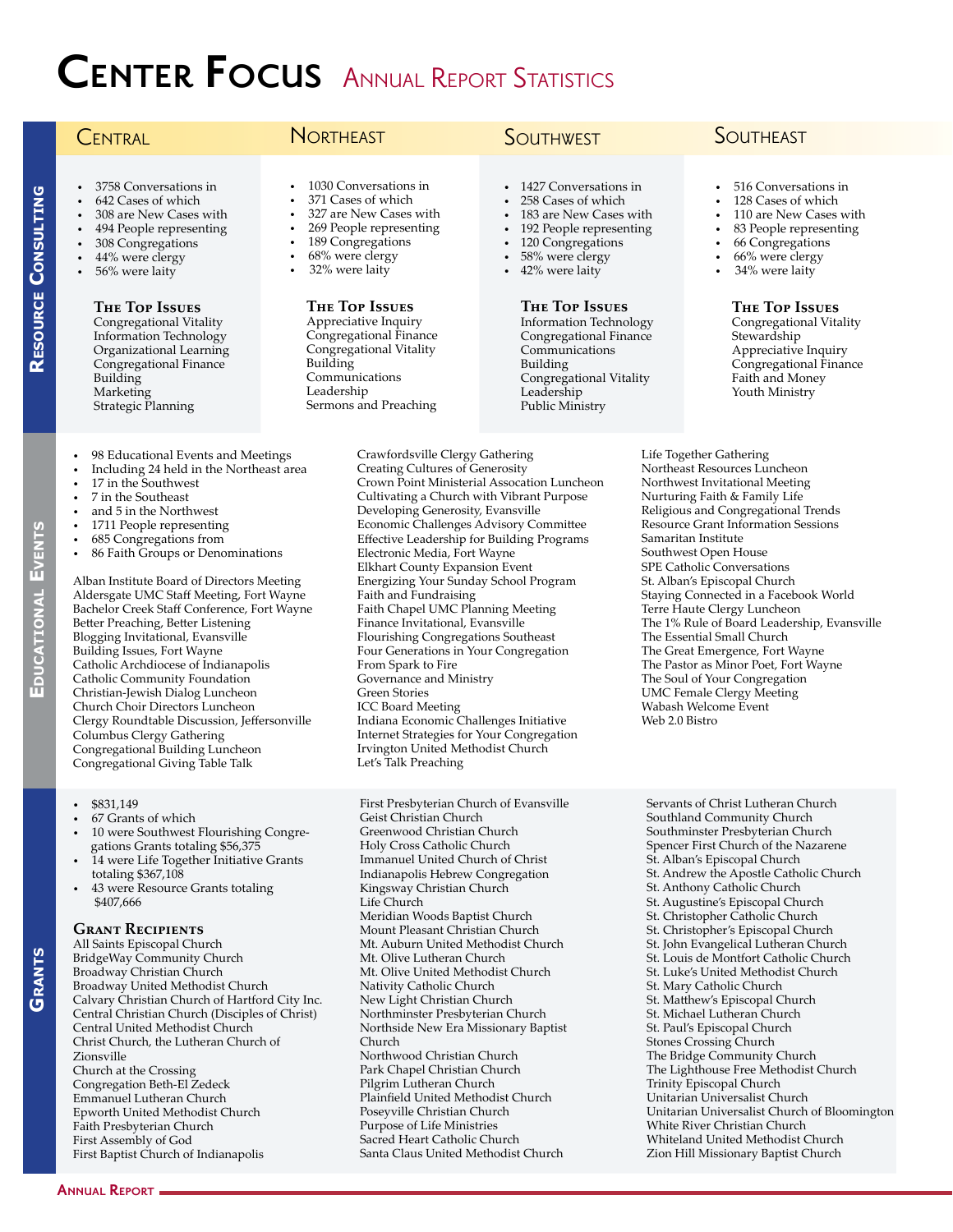#### STATEMENTS OF FINANCIAL POSITION AND ACTIVITIES Financial Report

The following is a summary of the statement of financial position and the statement of activities of the Center as of December 31, 2009 and for the year then ended. This financial information was extracted from the audited financial statements of the Indianapolis Center for Congregations, Inc. It does not, however, include all disclosures normally associated with financial statements prepared in conformity with generally accepted accounting principles. The complete financial statements, including footnotes and the report of our accountants, BKD, LLP, are available for review upon request.

| <b>ASSETS</b>                     | 2009            | 2008            |
|-----------------------------------|-----------------|-----------------|
| Cash and cash equivalents         | 1,830,780<br>\$ | 1,172,810<br>\$ |
| Prepaid expenses and other assets | 24,648          | 38,657          |
| Investments                       | 22,960,442      | 20,821,234      |
| Property and equipment            | 275,607         | 202,369         |
| Total assets                      | 25,091,447      | 22,235,070      |
| <b>LIABILITIES</b>                |                 |                 |
| Accounts payable                  | \$<br>52,956    | \$<br>104,144   |
| Accrued expenses                  | 81,407          | 63,800          |
| <b>Total liabilities</b>          | 134,363         | 167,944         |
| <b>NET ASSETS</b>                 |                 |                 |
| Unrestricted                      | \$<br>2,023,023 | \$<br>1,540,550 |
| Temporarily restricted            | 22,934,091      | 20,526,576      |
| Total net assets                  | 24,957,114      | 22,067,126      |
| Total liabilities and net assets  | 25,091,477      | \$22,235,070    |

|                                        | 2009        |                                     |              | 2008         |                               |                 |
|----------------------------------------|-------------|-------------------------------------|--------------|--------------|-------------------------------|-----------------|
|                                        |             | Unrestricted Temporarily Restricted | Total        | Unrestricted | <b>Temporarily Restricted</b> | Total           |
| Revenues and other support             |             |                                     |              |              |                               |                 |
| Contributions                          | \$          | 6,061,117<br>\$                     | \$6,061,117  | \$           | \$<br>9,587,525               | 9,587,525<br>\$ |
| Return of grant funds                  |             | 21,653                              | 21,653       |              | 17,670                        | 17,670          |
| <b>Educational Events</b>              | 34,489      |                                     | 34,489       | 26,333       |                               | 26,333          |
| Investment income                      | 490,742     |                                     | 490,742      | 568,523      |                               | 568,523         |
| Other income                           | 684         |                                     | 684          | 138          |                               | 138             |
|                                        | 525,915     | 6,082,770                           | 6,608,685    | 594,994      | 9,605,195                     | 10,200,189      |
| Net assets released from restrictions  | 3,675,255   | (3,675,255)                         |              | 3,366,086    | (3,366,086)                   |                 |
| Total revenues and other support       | 4,201,170   | 2,407,515                           | 6,608,685    | 3,961,080    | 6,239,109                     | 10,200,189      |
| <b>Expenses and losses</b>             |             |                                     |              |              |                               |                 |
| <b>Resource Consulting</b>             | 459,003     |                                     | 459,003      | 438,082      |                               | 438,082         |
| Resource Discovery and Dissemination   | 254,530     |                                     | 254,530      | 216,740      |                               | 216,740         |
| Education                              | 567,363     |                                     | 567,363      | 411,143      |                               | 411,143         |
| <b>Resource Grants</b>                 | 611,252     |                                     | 611,252      | 597,076      |                               | 597,076         |
| Major Grant Initiative                 | 465,839     |                                     | 465,839      | 655,569      |                               | 655,569         |
| Congregational Learning and Evaluation | 546,116     |                                     | 546,116      | 401,746      | —                             | 401,746         |
| Total program services                 | 2,904,103   |                                     | 2,904,103    | 2,720,356    |                               | 2,720,356       |
| Management and general                 | 812,697     |                                     | 812,697      | 680,867      |                               | 680,867         |
| Total expenses                         | 3,716,800   | $\overline{\phantom{m}}$            | 3,716,800    | 3,401,223    | $\qquad \qquad -$             | 3,401,223       |
| Loss on disposal of equipment          | 1,897       |                                     | 1,897        | 1,333        |                               | 1,333           |
| Total expenses and losses              | 3,718,697   |                                     | 3,718,697    | 3,402,556    |                               | 3,402,556       |
| Change in net assets                   | 482,473     | 2,407,515                           | 2,889,988    | 558,524      | 6,239,109                     | 6,797,633       |
| Net assets, beginning of year          | 1,540,550   | 20,526,576                          | 22,067,126   | 982,026      | 14,287,467                    | 15,269,493      |
| Net assets, end of year                | \$2,023,023 | 22,934,091                          | \$24,957,114 | \$1,540,550  | \$<br>20,526,576              | \$22,067,126    |



Summary Statement of

SUMMARY STATEMENT OF ACTIVITIES

**A**CTIVITIES